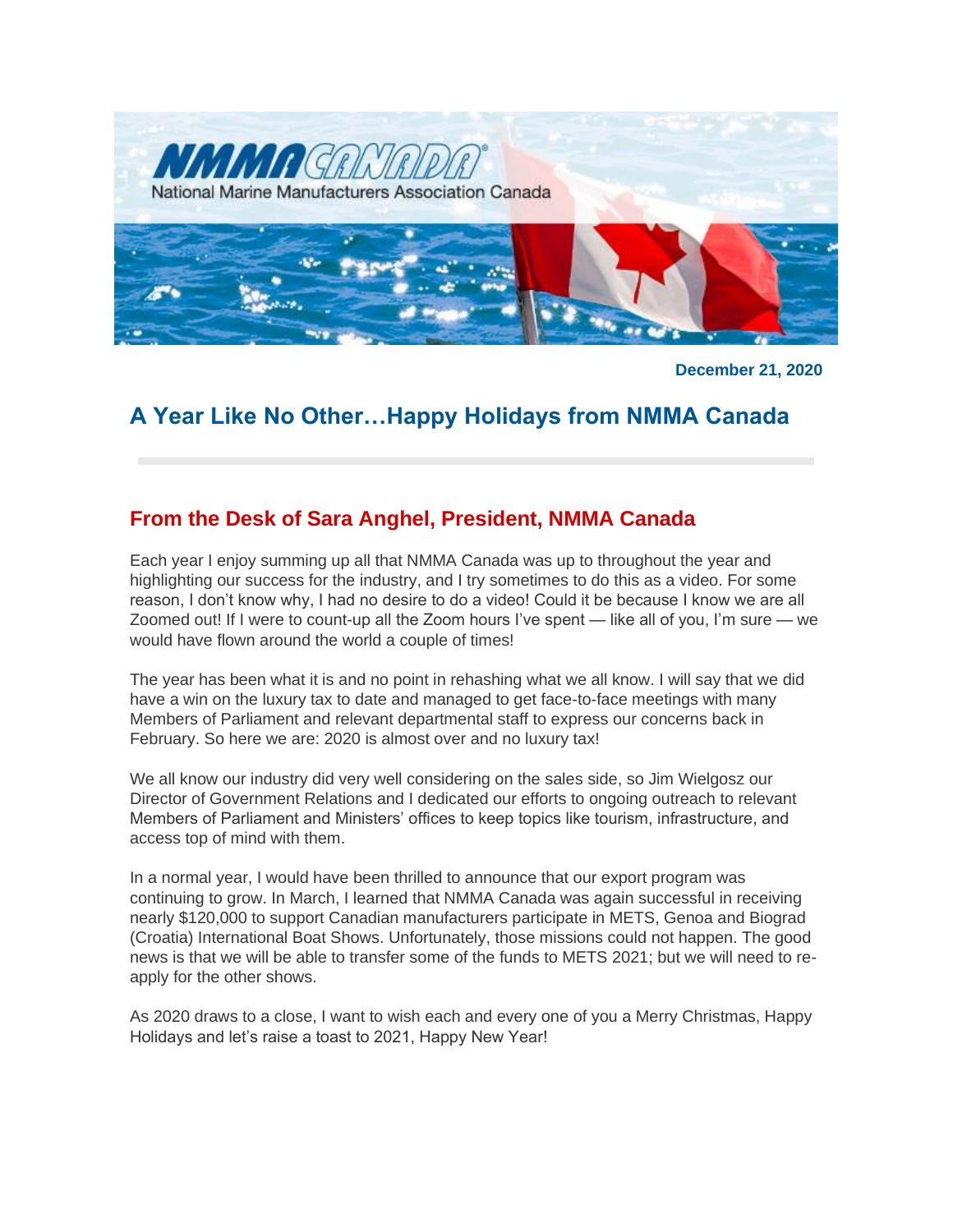# **Save the date — NMMA Canada Virtual State of the Industry Session — February 9, 2021**

While the industry cannot be together for its usual NMMA Canada State of the Industry breakfast, NMMA Canada will be hosting a short virtual event to share some high-level data from 2020, and hear from our popular Wells Fargo economists.

This year's event will feature Nick Bennenbroek, a managing director and head of Currency Strategy for Wells Fargo Securities, LLC. Nick offers foreign exchange markets analysis to help customers manage the risks and opportunities of operating and investing in these markets.



Nick Bennenbroek

He appears frequently on business television and in media such as Bloomberg and CNBC, and his research is often quoted in financial publications such as The Wall Street Journal.

More details on other guest speakers will be provided in early January.

# **Federal Finance Minister Tables Fall Economic Statement**

Finance minister Chrystia Freeland tabled the Fall federal 'mini-budget' in parliament on November 30th. Thankfully for the industry, there is no mention of the proposed 10% luxury tax on boats in the document. Looking ahead, NMMA Canada has been in touch with Minister Freeland's senior policy staff and we will aim for a meeting early in the New Year to brief her new staff and explain the damage that a new tax would do to the industry. You can read the Fall Economic Statement **[here](https://www.budget.gc.ca/fes-eea/2020/report-rapport/toc-tdm-en.html)**.



Canadian Parliament

### **Government Releases New Environmental Plan**

Earlier this month, the federal government unveiled a new environment and climate change plan which would put Canada on track to reduce greenhouse gas emissions "within the range of 32 to 40 percent below 2005 levels in 2030". Starting in 2023, the plan would increase the carbon tax by \$15 a tonne per year until 2030, when a tonne of carbon emissions would cost \$170. The government has promised to return the carbon tax revenues to Canadians through the so-called 'Climate Action Incentive' rebate. The plan also includes \$15 billion in new spending to promote a "stronger and cleaner economy". The details of the plan will be released in the coming weeks and NMMA will keep you posted on the impacts to the recreational boating industry.